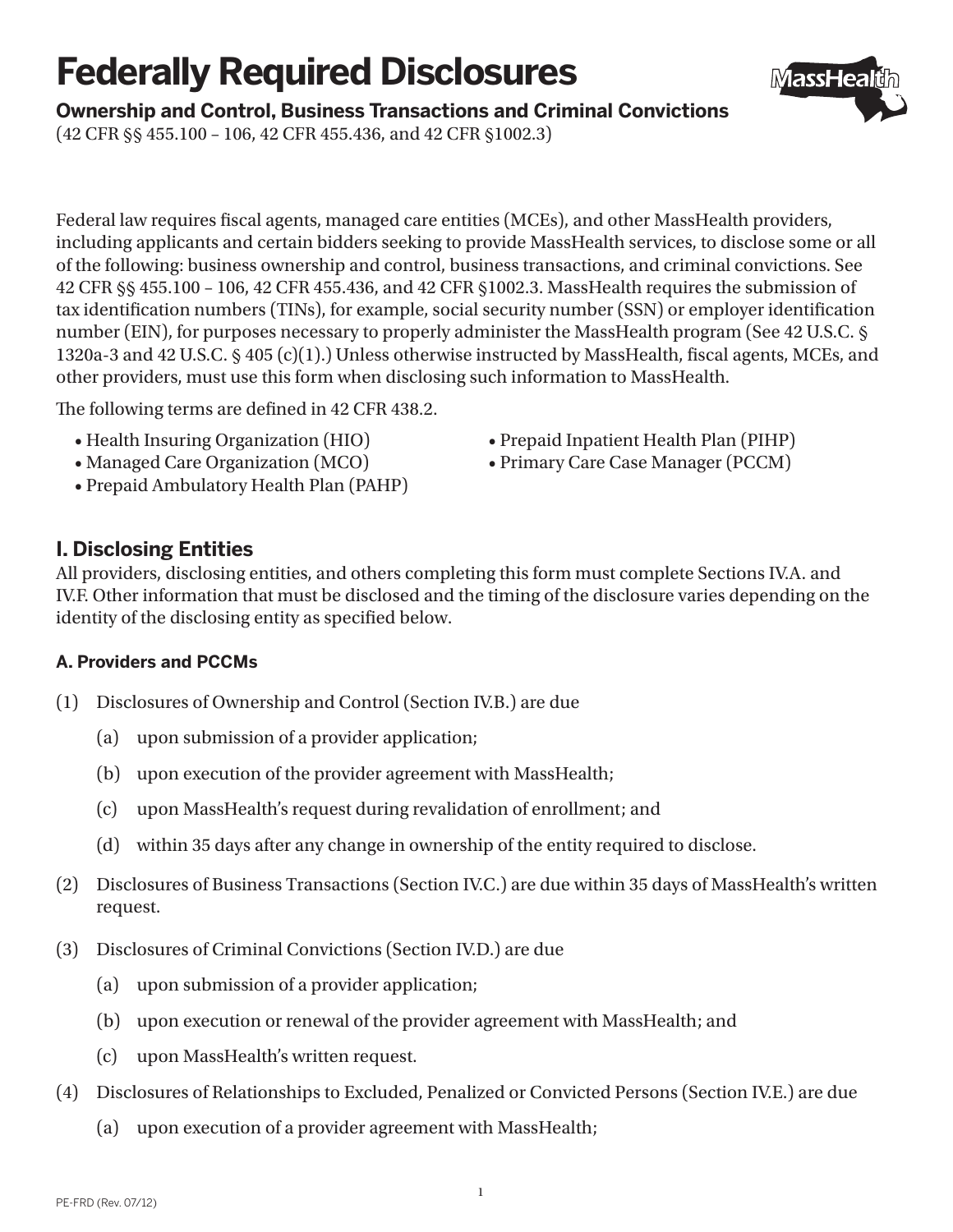- (b) upon renewal of the provider agreement with MassHealth; and
- (c) upon MassHealth's written request.

## **B. Provider applicants**

Provider applicants must provide Ownership and Control and Criminal Conviction Disclosures, and Disclosures of Relationships of Excluded, Penalized, or Convicted Persons (Section IV. B, D, and E), as detailed above, however, they are not required to disclose Business Transactions (Section IV.C).

## **C. Fiscal agents**

Disclosures of Ownership and Control (Section IV.B.) are due

- (1) upon submission of a proposal in accordance with the state procurement process;
- (2) upon execution of a contract with MassHealth;
- (3) upon renewal or extension of the contract with MassHealth; and
- (4) within 35 days after any change in ownership.

## **D. MCEs (MCOs, PIHPs, PAHPs, and HIOs except PCCMs)**

- (1) Disclosures of Ownership and Control (Section IV.B.) are due
	- (a) upon submission of a proposal in accordance with the state procurement process;
	- (b) upon execution of a contract with MassHealth;
	- (c) upon renewal or extension of the contract with MassHealth; and
	- (d) within 35 days after any change in ownership.
- (2) Disclosures of Business Transactions (Section IV.C.) are due within 35 days of MassHealth's written request.
- (3) Disclosures of Criminal Convictions (Section IV.D.) are due
	- (a) upon submission of a provider application;
	- (b) upon execution or renewal of the provider agreement with MassHealth; and
	- (c) upon MassHealth's written request.
- (4) Disclosures of Relationships to Excluded, Penalized, or Convicted Persons (Section IV.E.) are due
	- (a) upon execution of a contract with MassHealth;
	- (b) upon renewal of the contract with MassHealth; and
	- (c) upon MassHealth's written request.

Please attach an additional page or pages if necessary.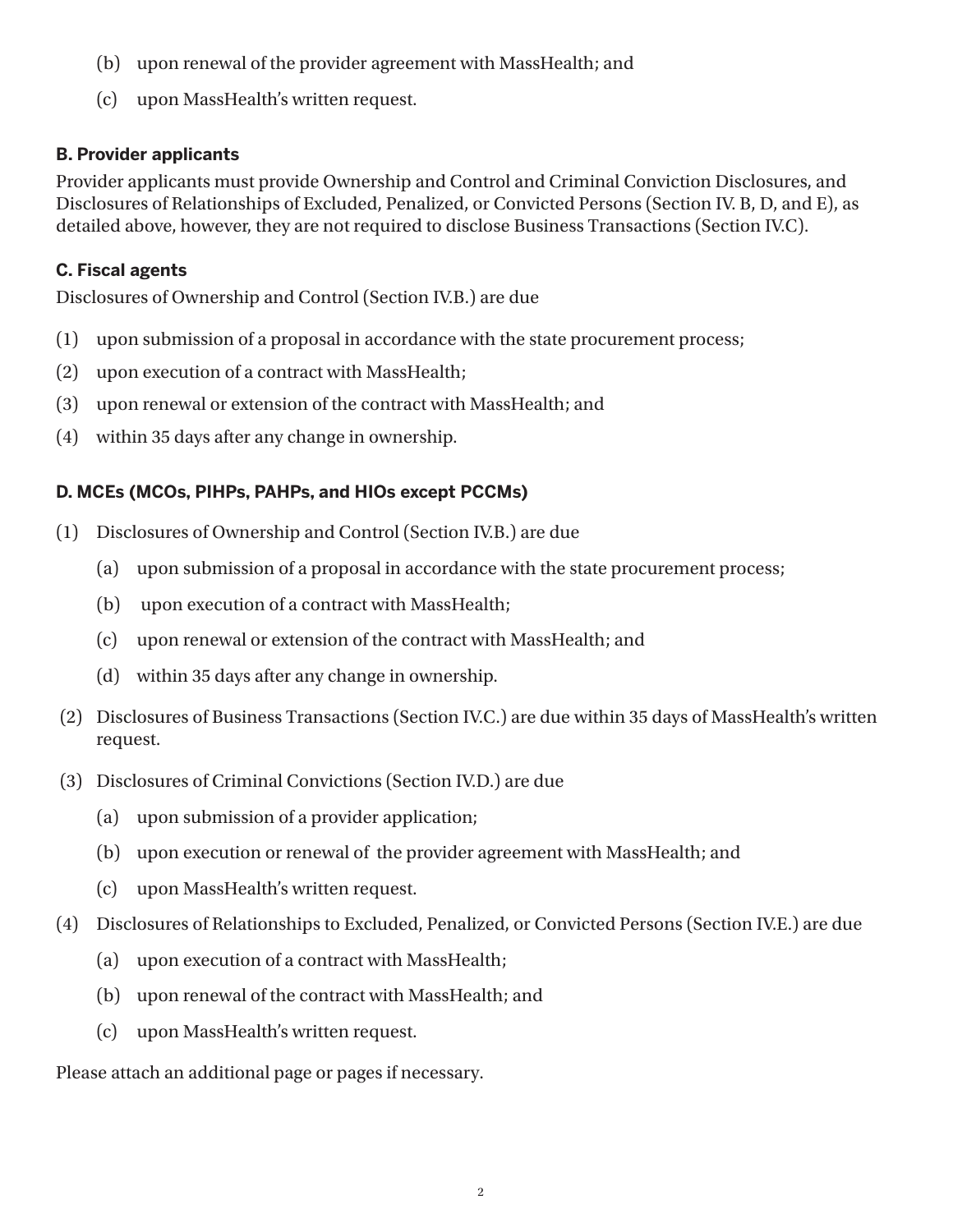# **II. Definitions for Sections IV. B-D**

Definitions for the terms that are used in this form are provided here for your convenience. The source of these definitions is 42 CFR § 455.101.

- **Agent** means any person who has been delegated the authority to obligate or act on behalf of a provider.
- **Disclosing entity** means a Medicaid provider (other than an individual practitioner or group of practitioners) or a fiscal agent.
- **Fiscal agent** means a contractor that processes or pays vendor claims on behalf of the Medicaid agency.
- **Group of practitioners** means two or more health care practitioners who practice their profession at a common location (whether or not they share common facilities, common supporting staff, or common equipment).
- **Indirect ownership interest** means an ownership interest in an entity that has an ownership interest in the disclosing entity. This term includes an ownership interest in any entity that has an indirect ownership interest in the disclosing entity.
- **Managed Care Entity (MCE)** means managed care organizations (MCOs), PIHPs, PAHPs, PCCMs, and HIOs, as defined by 42 CFR §455.101.
- **Managing employee** means a general manager, business manager, administrator, director, or other individual who exercises operational or managerial control over, or who directly or indirectly conducts the day-to-day operation of an institution, organization, or agency.
- **Other disclosing entity** means any other Medicaid disclosing entity and any entity that does not participate in Medicaid, but is required to disclose certain ownership and control information because of participation in any of the programs established under Title V, XVIII, or XX of the Act. This includes (a) any hospital, nursing facility, home health agency, independent clinical laboratory, renal disease facility, rural health clinic, or health maintenance organization that participates in Medicare (Title XVIII); (b) any Medicare intermediary or carrier; and (c) any entity (other than an individual practitioner or group of practitioners) that furnishes, or arranges for the furnishing of, health-related services for which it claims payment under any plan or program established under Title V or Title XX of the Act.

**Ownership** interest means the possession of equity in the capital, the stock, or the profits of the disclosing entity.

- **Person with an ownership or control interest** means a person or corporation that (a) has an ownership interest totaling five percent or more in a disclosing entity; (b) has an indirect ownership interest equal to five percent or more in a disclosing entity; (c) has a combination of direct and indirect ownership interests equal to five percent or more in a disclosing entity; (d) owns an interest of five percent or more in any mortgage, deed of trust, note, or other obligation secured by the disclosing entity if that interest equals at least five percent of the value of the property or assets of the disclosing entity; (e) is an officer or director of a disclosing entity that is organized as a corporation; or (f) is a partner in a disclosing entity that is organized as a partnership.
- **Significant business transaction** means any business transaction or series of transactions that, during any one fiscal year, exceed the lesser of \$25,000 and five percent of a provider's total operating expenses.
- **Subcontractor** means (a) an individual, agency, or organization to which a disclosing entity has contracted or delegated some of its management functions or responsibilities of providing medical care to its patients; or (b) an individual, agency, or organization with which a fiscal agent has entered into a contract, agreement, purchase order, or lease (or leases of real property) to obtain space, supplies, equipment, or services provided under the Medicaid agreement.
- **Supplier** means an individual, agency, or organization from which a provider purchases goods and services used in carrying out its responsibilities under Medicaid (e.g., a commercial laundry, a manufacturer of hospital beds, or a pharmaceutical firm).
- **Wholly owned supplier** means a supplier whose total ownership interest is held by a provider or by a person, persons, or other entity with an ownership or control interest in a provider.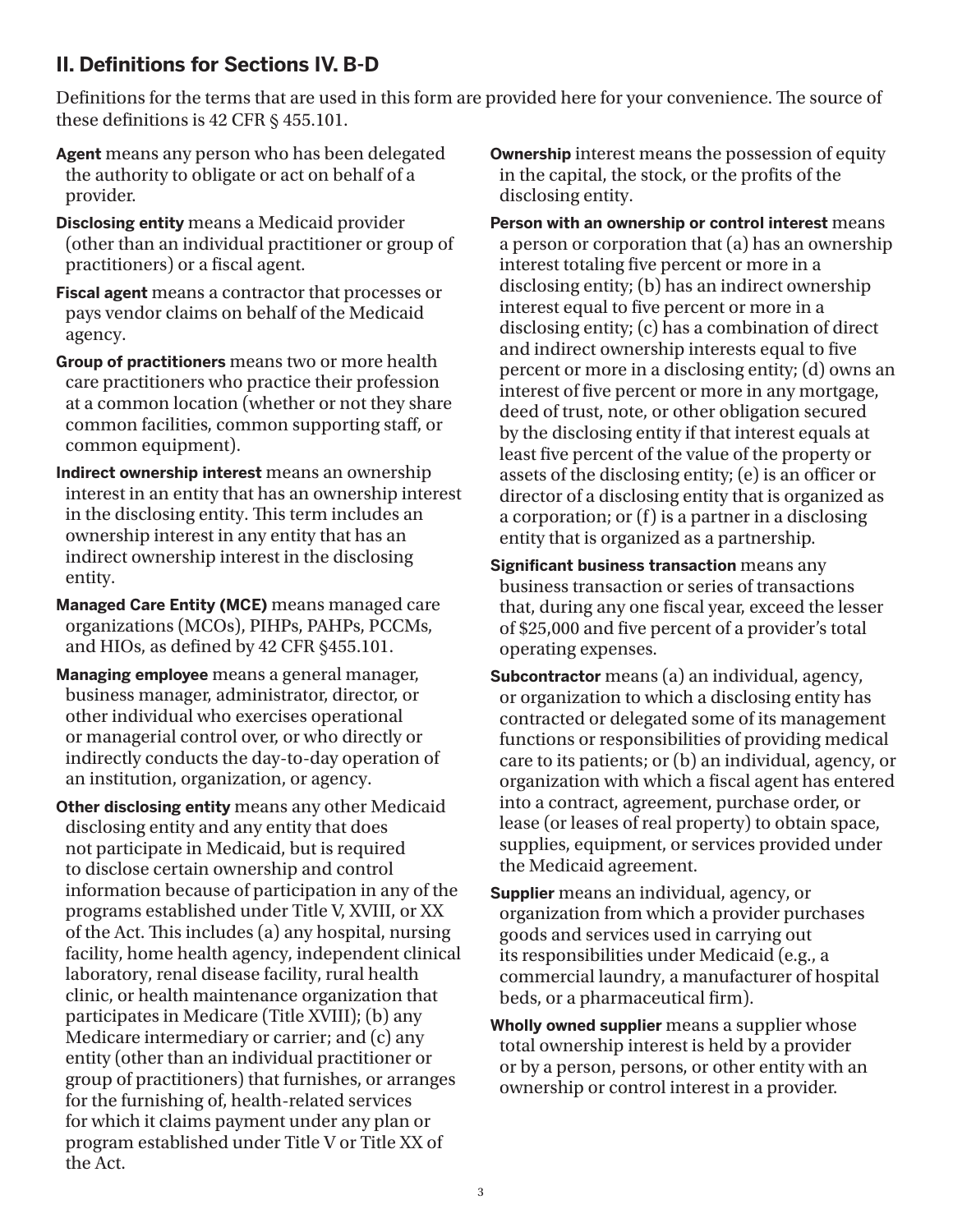# **III. Determination of Ownership or Control Percentages**

Instructions for determining ownership or control percentages are reproduced here for your convenience. The source of these definitions is 42 CFR § 455.102.

- A. Indirect ownership interest. The amount of indirect ownership interest is determined by multiplying the percentages of ownership in each entity. For example, if A owns 10 percent of the stock in a corporation, which owns 80 percent of the stock of the disclosing entity, A's interest equates to an 8 percent indirect ownership interest in the disclosing entity and must be reported. Conversely, if B owns 80 percent of the stock of a corporation which owns 5 percent of the stock of the disclosing entity, B's interest equates to a 4 percent indirect ownership interest in the disclosing entity and need not be reported.
- B. Person with an ownership or control interest. In order to determine percentage of ownership, mortgage, deed of trust, note, or other obligation, the percentage of interest owned in the obligation is multiplied by the percentage of the disclosing entity's assets used to secure the obligation. For example, if A owns 10 percent of a note secured by 60 percent of the provider's assets, A's interest in the provider's assets equates to 6 percent and must be reported. Conversely, if B owns 40 percent of a note secured by 10 percent of the provider's assets, B's interest in the provider's assets equates to 4 percent and need not be reported.

# **IV. Disclosures**

## **A. Identification Information**

*All applicants, bidders, disclosing entities, fiscal agents, and providers, including MCEs, must complete this section.* 

Name:

Address (Individuals must provide their home address. Legal entities must provide, as applicable, their primary business address, every business location, and post office box addresses. Attach a separate sheet if additional space is needed.):

\_\_\_\_\_\_\_\_\_\_\_\_\_\_\_\_\_\_\_\_\_\_\_\_\_\_\_\_\_\_\_\_\_\_\_\_\_\_\_\_\_\_\_\_\_\_\_\_\_\_\_\_\_\_\_\_\_\_\_\_\_\_\_\_\_\_\_\_\_\_\_\_\_\_\_\_\_\_\_\_\_\_\_\_\_\_\_\_\_\_\_\_\_\_\_

\_\_\_\_\_\_\_\_\_\_\_\_\_\_\_\_\_\_\_\_\_\_\_\_\_\_\_\_\_\_\_\_\_\_\_\_\_\_\_\_\_\_\_\_\_\_\_\_\_\_\_\_\_\_\_\_\_\_\_\_\_\_\_\_\_\_\_\_\_\_\_\_\_\_\_\_\_\_\_\_\_\_\_\_\_\_\_\_\_\_\_\_\_\_\_

\_\_\_\_\_\_\_\_\_\_\_\_\_\_\_\_\_\_\_\_\_\_\_\_\_\_\_\_\_\_\_\_\_\_\_\_\_\_\_\_\_\_\_\_\_\_\_\_\_\_\_\_\_\_\_\_\_\_\_\_\_\_\_\_\_\_\_\_\_\_\_\_\_\_\_\_\_\_\_\_\_\_\_\_\_\_\_\_\_\_\_\_\_\_\_

\_\_\_\_\_\_\_\_\_\_\_\_\_\_\_\_\_\_\_\_\_\_\_\_\_\_\_\_\_\_\_\_\_\_\_\_\_\_\_\_\_\_\_\_\_\_\_\_\_\_\_\_\_\_\_\_\_\_\_\_\_\_\_\_\_\_\_\_\_\_\_\_\_\_\_\_\_\_\_\_\_\_\_\_\_\_\_\_\_\_\_\_\_\_\_

\_\_\_\_\_\_\_\_\_\_\_\_\_\_\_\_\_\_\_\_\_\_\_\_\_\_\_\_\_\_\_\_\_\_\_\_\_\_\_\_\_\_\_\_\_\_\_\_\_\_\_\_\_\_\_\_\_\_\_\_\_\_\_\_\_\_\_\_\_\_\_\_\_\_\_\_\_\_\_\_\_\_\_\_\_\_\_\_\_\_\_\_\_\_\_

\_\_\_\_\_\_\_\_\_\_\_\_\_\_\_\_\_\_\_\_\_\_\_\_\_\_\_\_\_\_\_\_\_\_\_\_\_\_\_\_\_\_\_\_\_\_\_\_\_\_\_\_\_\_\_\_\_\_\_\_\_\_\_\_\_\_\_\_\_\_\_\_\_\_\_\_\_\_\_\_\_\_\_\_\_\_\_\_\_\_\_\_\_\_\_

\_\_\_\_\_\_\_\_\_\_\_\_\_\_\_\_\_\_\_\_\_\_\_\_\_\_\_\_\_\_\_\_\_\_\_\_\_\_\_\_\_\_\_\_\_\_\_\_\_\_\_\_\_\_\_\_\_\_\_\_\_\_\_\_\_\_\_\_\_\_\_\_\_\_\_\_\_\_\_\_\_\_\_\_\_\_\_\_\_\_\_\_\_\_\_

Provider ID/service location (PID/SL) for existing MassHealth providers: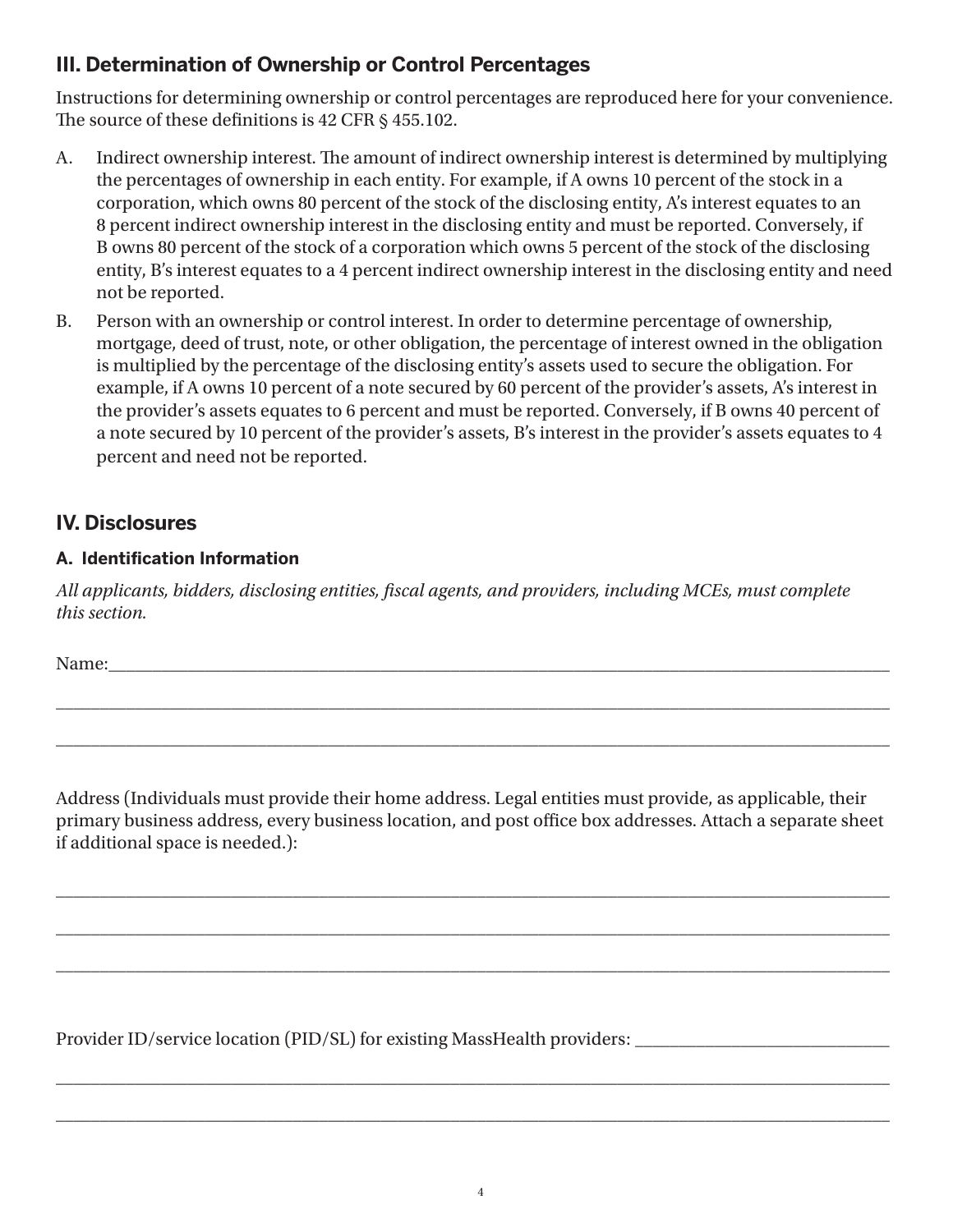| Contact person: |  |  |
|-----------------|--|--|
| Title:          |  |  |
| Phone no.:      |  |  |

## **B. Ownership and Control**

*All applicants, bidders, disclosing entities, fiscal agents, and providers, including MCEs, must complete this section, unless otherwise directed by MassHealth.* 

- (1) List the name and address of any person (individual or legal entity) with an ownership or control interest in the entity providing these disclosures, or with an ownership or control interest in any subcontractor in which the disclosing entity has a direct or indirect ownership of five percent or more. Provide the date of birth and SSN (for individuals identified), or other TIN (for legal entities identified), and complete the additional requested information. Attach a separate sheet if additional space is needed. If there is no person or entity in this category, please respond "None."
	- $(a)$  Name:

Address (Individuals must provide their home address. Legal entities must provide, as applicable, their primary business address, every business location, and post office box addresses. Attach a separate sheet if additional space is needed.):

\_\_\_\_\_\_\_\_\_\_\_\_\_\_\_\_\_\_\_\_\_\_\_\_\_\_\_\_\_\_\_\_\_\_\_\_\_\_\_\_\_\_\_\_\_\_\_\_\_\_\_\_\_\_\_\_\_\_\_\_\_\_\_\_\_\_\_\_\_\_\_\_\_\_\_\_\_\_\_\_\_\_\_ \_\_\_\_\_\_\_\_\_\_\_\_\_\_\_\_\_\_\_\_\_\_\_\_\_\_\_\_\_\_\_\_\_\_\_\_\_\_\_\_\_\_\_\_\_\_\_\_\_\_\_\_\_\_\_\_\_\_\_\_\_\_\_\_\_\_\_\_\_\_\_\_\_\_\_\_\_\_\_\_\_\_\_ SSN or TIN: Date of birth (if an individual): \_\_\_\_\_\_\_\_\_\_\_\_\_\_\_\_\_\_\_\_\_\_\_\_\_\_\_\_\_\_\_\_\_\_\_\_\_\_\_\_\_\_\_\_\_\_\_\_\_\_\_\_\_\_\_ The individual or legal entity identified above has an ownership or control interest in which entity(ies): • The entity providing these disclosures?  $\Box$  Yes  $\Box$  No • A subcontractor in which the disclosing entity has a direct or indirect ownership of five percent or more?  $\Box$  Yes  $\Box$  No ► Name and address of the subcontractor (Individuals must provide their home address. Legal entities must provide, as applicable, their primary business address, every business location, and post office box addresses. Attach a separate sheet if additional space is needed.): \_\_\_\_\_\_\_\_\_\_\_\_\_\_\_\_\_\_\_\_\_\_\_\_\_\_\_\_\_\_\_\_\_\_\_\_\_\_\_\_\_\_\_\_\_\_\_\_\_\_\_\_\_\_\_\_\_\_\_\_\_\_\_\_\_\_\_\_\_\_\_\_\_\_\_\_\_\_\_\_\_

\_\_\_\_\_\_\_\_\_\_\_\_\_\_\_\_\_\_\_\_\_\_\_\_\_\_\_\_\_\_\_\_\_\_\_\_\_\_\_\_\_\_\_\_\_\_\_\_\_\_\_\_\_\_\_\_\_\_\_\_\_\_\_\_\_\_\_\_\_\_\_\_\_\_\_\_\_\_\_\_\_

\_\_\_\_\_\_\_\_\_\_\_\_\_\_\_\_\_\_\_\_\_\_\_\_\_\_\_\_\_\_\_\_\_\_\_\_\_\_\_\_\_\_\_\_\_\_\_\_\_\_\_\_\_\_\_\_\_\_\_\_\_\_\_\_\_\_\_\_\_\_\_\_\_\_\_\_\_\_\_\_\_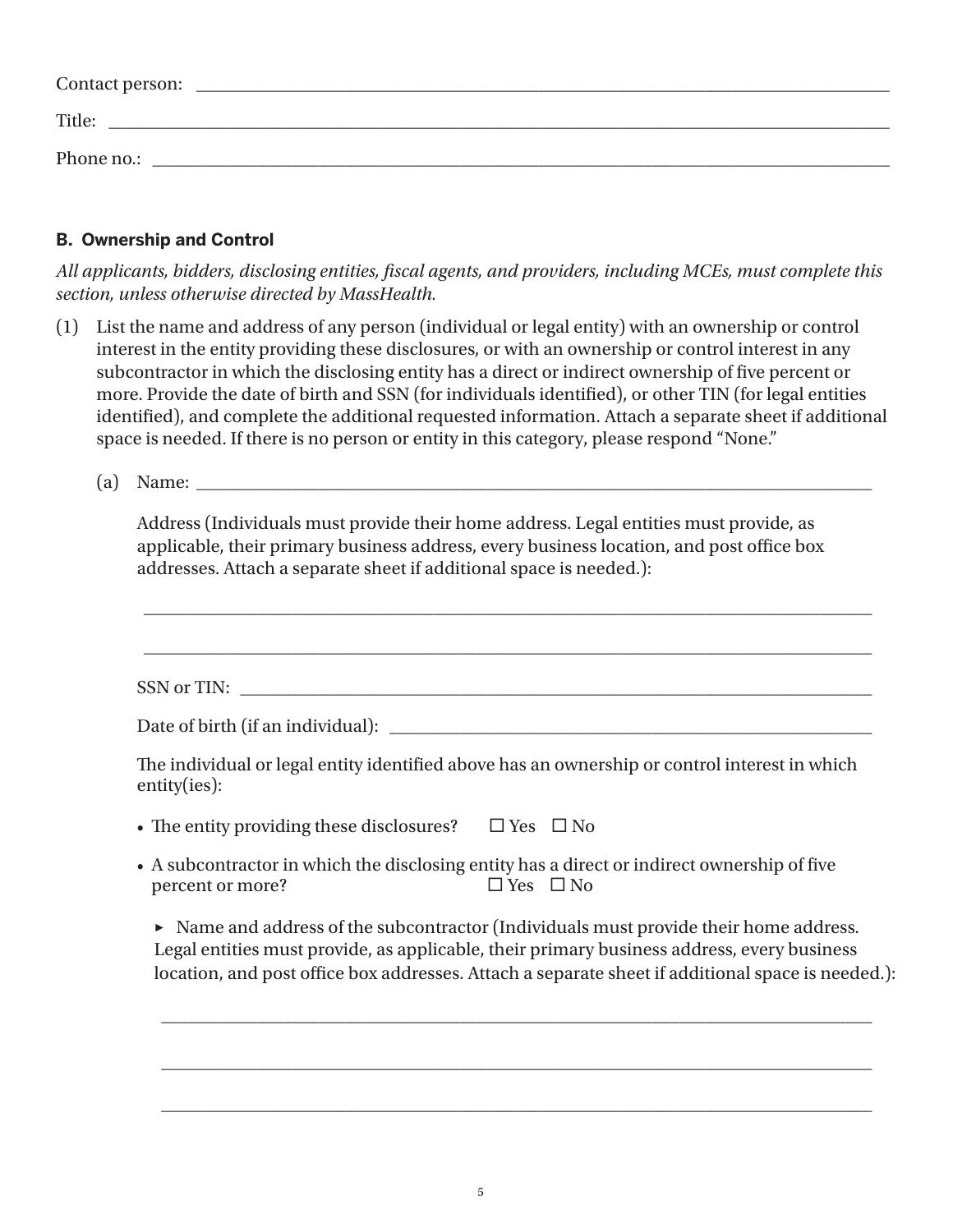- ► SSN or TIN of the subcontractor: \_\_\_\_\_\_\_\_\_\_\_\_\_\_\_\_\_\_\_\_\_\_\_\_\_\_\_\_\_\_\_\_\_\_\_\_\_\_\_\_\_\_\_\_\_\_\_\_\_\_\_\_\_\_\_\_\_\_\_\_\_\_\_\_\_\_\_\_\_\_\_\_\_\_\_\_\_\_\_\_\_ \_\_\_\_\_\_\_\_\_\_\_\_\_\_\_\_\_\_\_\_\_\_\_\_\_\_\_\_\_\_\_\_\_\_\_\_\_\_\_\_\_\_\_\_\_\_\_\_\_\_\_\_\_\_\_\_\_\_\_\_\_\_\_\_\_\_\_\_\_\_\_\_\_\_\_\_\_\_\_\_\_ (b) Name:  $\Box$ Address (Individuals must provide their home address. Legal entities must provide, as applicable, their primary business address, every business location, and post office box addresses. Attach a separate sheet if additional space is needed.): \_\_\_\_\_\_\_\_\_\_\_\_\_\_\_\_\_\_\_\_\_\_\_\_\_\_\_\_\_\_\_\_\_\_\_\_\_\_\_\_\_\_\_\_\_\_\_\_\_\_\_\_\_\_\_\_\_\_\_\_\_\_\_\_\_\_\_\_\_\_\_\_\_\_\_\_\_\_\_\_\_\_\_ \_\_\_\_\_\_\_\_\_\_\_\_\_\_\_\_\_\_\_\_\_\_\_\_\_\_\_\_\_\_\_\_\_\_\_\_\_\_\_\_\_\_\_\_\_\_\_\_\_\_\_\_\_\_\_\_\_\_\_\_\_\_\_\_\_\_\_\_\_\_\_\_\_\_\_\_\_\_\_\_\_\_\_ SSN or TIN: Date of birth (if an individual): The individual or legal entity identified above has an ownership or control interest in which entity(ies): • The entity providing these disclosures?  $\Box$  Yes  $\Box$  No • A subcontractor in which the disclosing entity has a direct or indirect ownership of five percent or more?  $\Box$  Yes  $\Box$  No ► Name and address of the subcontractor (Individuals must provide their home address. Legal entities must provide, as applicable, their primary business address, every business location, and post office box addresses. Attach a separate sheet if additional space is needed.): \_\_\_\_\_\_\_\_\_\_\_\_\_\_\_\_\_\_\_\_\_\_\_\_\_\_\_\_\_\_\_\_\_\_\_\_\_\_\_\_\_\_\_\_\_\_\_\_\_\_\_\_\_\_\_\_\_\_\_\_\_\_\_\_\_\_\_\_\_\_\_\_\_\_\_\_\_\_\_\_\_ \_\_\_\_\_\_\_\_\_\_\_\_\_\_\_\_\_\_\_\_\_\_\_\_\_\_\_\_\_\_\_\_\_\_\_\_\_\_\_\_\_\_\_\_\_\_\_\_\_\_\_\_\_\_\_\_\_\_\_\_\_\_\_\_\_\_\_\_\_\_\_\_\_\_\_\_\_\_\_\_\_ \_\_\_\_\_\_\_\_\_\_\_\_\_\_\_\_\_\_\_\_\_\_\_\_\_\_\_\_\_\_\_\_\_\_\_\_\_\_\_\_\_\_\_\_\_\_\_\_\_\_\_\_\_\_\_\_\_\_\_\_\_\_\_\_\_\_\_\_\_\_\_\_\_\_\_\_\_\_\_\_\_ ► SSN or TIN of the subcontractor: \_\_\_\_\_\_\_\_\_\_\_\_\_\_\_\_\_\_\_\_\_\_\_\_\_\_\_\_\_\_\_\_\_\_\_\_\_\_\_\_\_\_\_\_\_\_\_\_\_\_\_\_\_\_\_\_\_\_\_\_\_\_\_\_\_\_\_\_\_\_\_\_\_\_\_\_\_\_\_\_\_ \_\_\_\_\_\_\_\_\_\_\_\_\_\_\_\_\_\_\_\_\_\_\_\_\_\_\_\_\_\_\_\_\_\_\_\_\_\_\_\_\_\_\_\_\_\_\_\_\_\_\_\_\_\_\_\_\_\_\_\_\_\_\_\_\_\_\_\_\_\_\_\_\_\_\_\_\_\_\_\_\_
- (2) Identify any individuals or legal entities named in question 1 as having an ownership or control interest, who are related to each other as spouse, parent, child, or sibling; and identify the particular relationship. If there are no such relationships, please respond "None."

\_\_\_\_\_\_\_\_\_\_\_\_\_\_\_\_\_\_\_\_\_\_\_\_\_\_\_\_\_\_\_\_\_\_\_\_\_\_\_\_\_\_\_\_\_\_\_\_\_\_\_\_\_\_\_\_\_\_\_\_\_\_\_\_\_\_\_\_\_\_\_\_\_\_\_\_\_\_\_\_\_\_\_\_\_\_\_\_

\_\_\_\_\_\_\_\_\_\_\_\_\_\_\_\_\_\_\_\_\_\_\_\_\_\_\_\_\_\_\_\_\_\_\_\_\_\_\_\_\_\_\_\_\_\_\_\_\_\_\_\_\_\_\_\_\_\_\_\_\_\_\_\_\_\_\_\_\_\_\_\_\_\_\_\_\_\_\_\_\_\_\_\_\_\_\_\_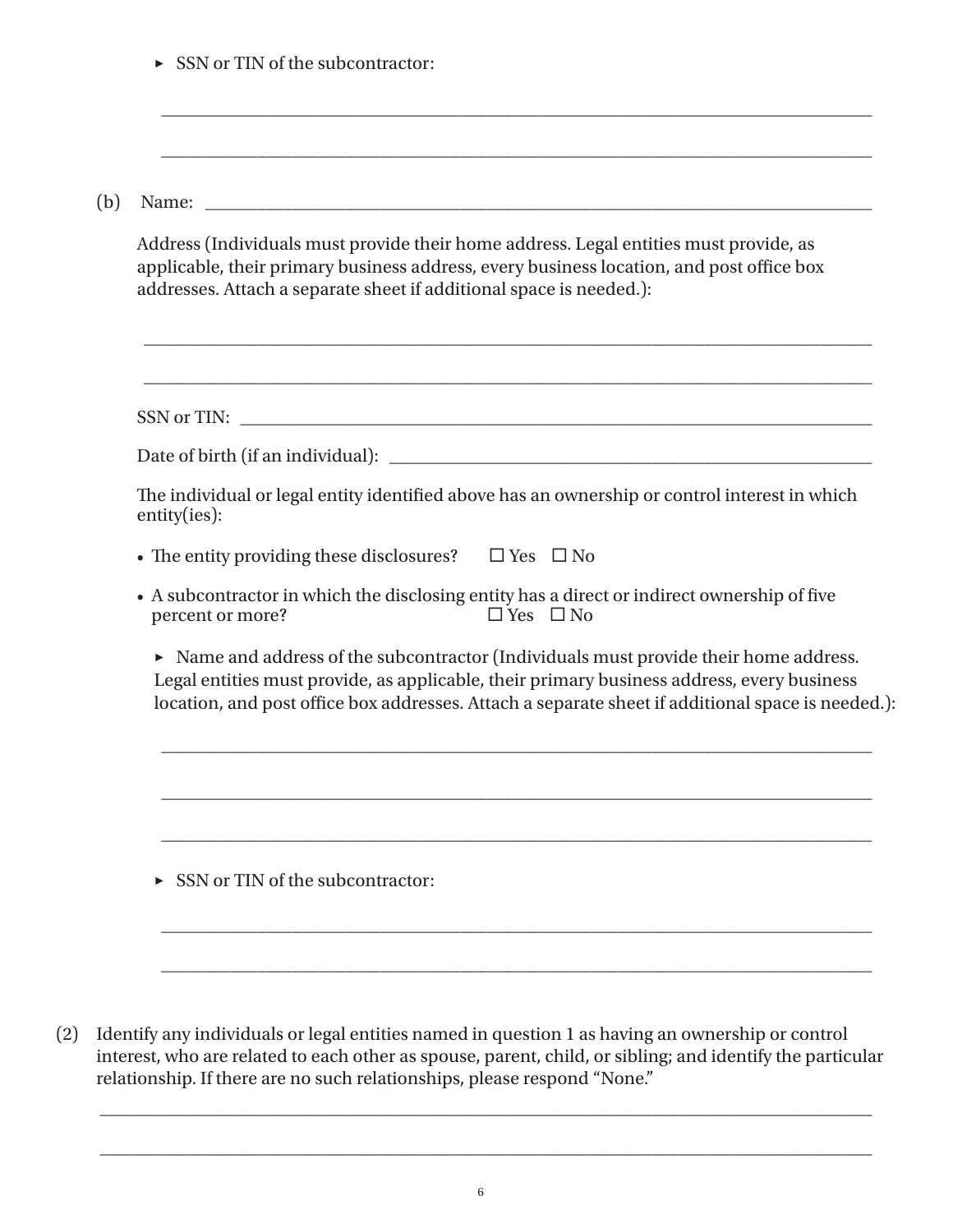(3) Identify any individuals or legal entities listed in question 1 as having an ownership or control interest, who also have an ownership or control interest in any other disclosing entity (or fiscal agent or MCE), and provide the name of each such other disclosing entity. If there are no individuals or legal entities with such interest, please respond "None." Attach a separate sheet if additional space is needed.

|     | (a) |                                                                                                                                                                                                |
|-----|-----|------------------------------------------------------------------------------------------------------------------------------------------------------------------------------------------------|
|     |     |                                                                                                                                                                                                |
|     |     |                                                                                                                                                                                                |
|     | (b) |                                                                                                                                                                                                |
|     |     |                                                                                                                                                                                                |
|     |     |                                                                                                                                                                                                |
| (4) |     | Identify and provide the following information for each managing employee. If there are no<br>managing employees, please respond "None." Attach a separate sheet if additional space is needed |
|     | (a) |                                                                                                                                                                                                |
|     |     |                                                                                                                                                                                                |
|     |     |                                                                                                                                                                                                |
|     |     |                                                                                                                                                                                                |
|     |     |                                                                                                                                                                                                |
|     |     |                                                                                                                                                                                                |
|     |     | SSN:                                                                                                                                                                                           |
|     |     |                                                                                                                                                                                                |
|     | (c) |                                                                                                                                                                                                |
|     |     |                                                                                                                                                                                                |
|     |     |                                                                                                                                                                                                |
|     |     |                                                                                                                                                                                                |
|     |     | SSN:                                                                                                                                                                                           |
|     |     | Date of birth:                                                                                                                                                                                 |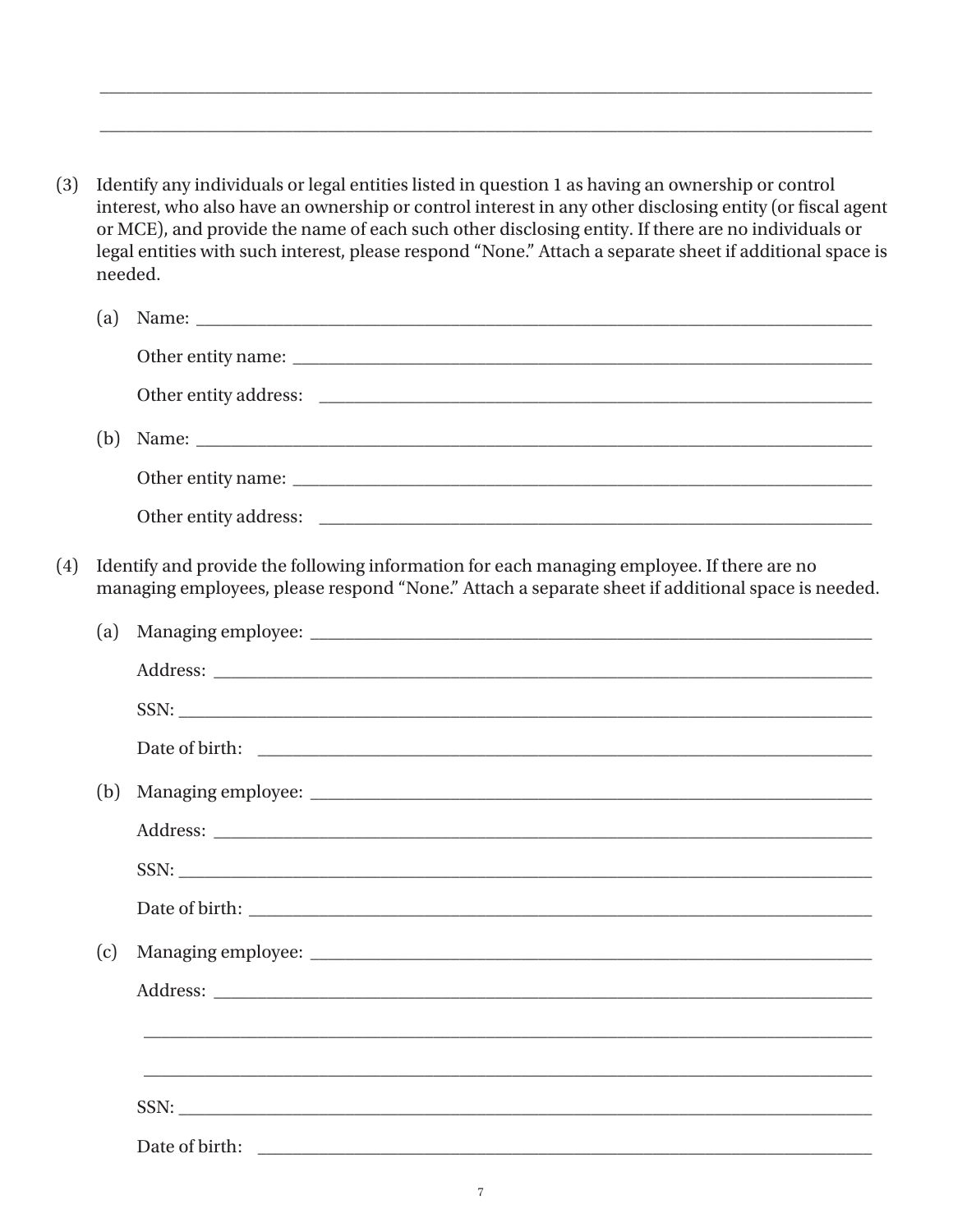#### **C. Business Transactions**

Complete this section only if MassHealth directs you to do so. (Applicants and fiscal agents do not need to complete this section.)

(1) Identify the ownership of any subcontractor with whom the provider, including an MCE, has had business transactions totaling more than \$25,000 during the 12-month period before the date of this request. If there are multiple owners or shareholders, list only those with direct or indirect ownership of five percent or more. If there are no such business transactions to report, please respond "None." Attach a separate sheet if additional space is needed.

| (a) |  |                      |  |
|-----|--|----------------------|--|
|     |  |                      |  |
|     |  |                      |  |
|     |  |                      |  |
|     |  | $(i)$ Name of owner: |  |
|     |  |                      |  |
|     |  |                      |  |
|     |  |                      |  |
|     |  |                      |  |
| (b) |  |                      |  |
|     |  |                      |  |
|     |  | (i) Name of owner:   |  |
|     |  |                      |  |
|     |  |                      |  |
|     |  |                      |  |
|     |  |                      |  |
|     |  |                      |  |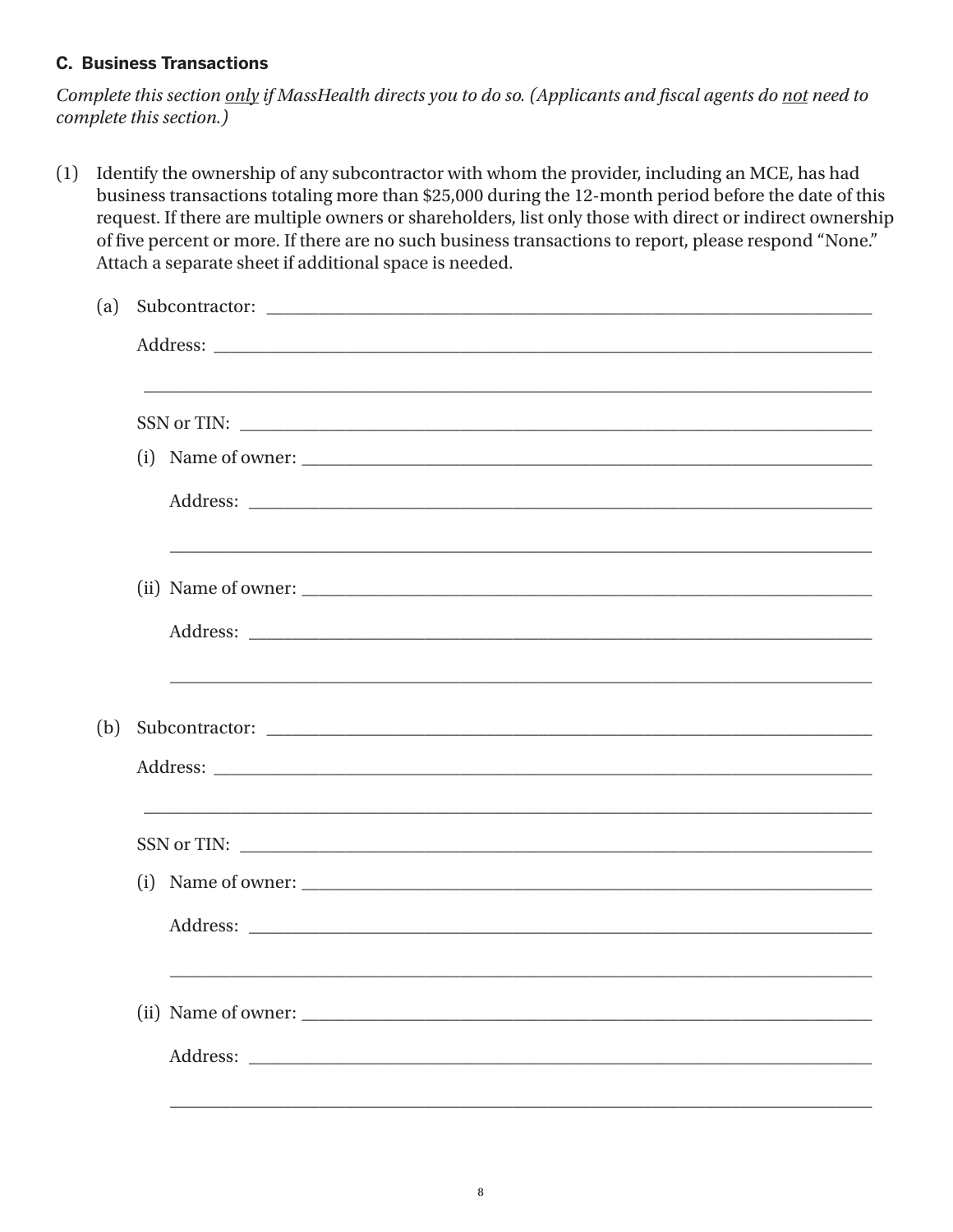(2) Identify any significant business transactions between the provider and any wholly owned supplier, or between the provider and any subcontractor during the five-year period before the date of this request. If there are no significant business transactions to report, please respond "None." Attach a separate sheet if additional space is needed.

\_\_\_\_\_\_\_\_\_\_\_\_\_\_\_\_\_\_\_\_\_\_\_\_\_\_\_\_\_\_\_\_\_\_\_\_\_\_\_\_\_\_\_\_\_\_\_\_\_\_\_\_\_\_\_\_\_\_\_\_\_\_\_\_\_\_\_\_\_\_\_\_\_\_\_\_\_\_\_\_\_\_\_\_\_\_\_\_

\_\_\_\_\_\_\_\_\_\_\_\_\_\_\_\_\_\_\_\_\_\_\_\_\_\_\_\_\_\_\_\_\_\_\_\_\_\_\_\_\_\_\_\_\_\_\_\_\_\_\_\_\_\_\_\_\_\_\_\_\_\_\_\_\_\_\_\_\_\_\_\_\_\_\_\_\_\_\_\_\_\_\_\_\_\_\_\_

\_\_\_\_\_\_\_\_\_\_\_\_\_\_\_\_\_\_\_\_\_\_\_\_\_\_\_\_\_\_\_\_\_\_\_\_\_\_\_\_\_\_\_\_\_\_\_\_\_\_\_\_\_\_\_\_\_\_\_\_\_\_\_\_\_\_\_\_\_\_\_\_\_\_\_\_\_\_\_\_\_\_\_\_\_\_\_\_

#### **D. Criminal Convictions**

*Applicants, bidders, and providers, including MCEs, must complete this section, unless otherwise directed by MassHealth.* 

Provide the requested information in this section for any person who

(1) (a) has an ownership or control interest in the disclosing applicant, bidder, MCE or provider, or

(b) is an agent or managing employee of the disclosing applicant, bidder, MCE or provider; and

(2) has also been convicted of a criminal offense related to any program under Medicare, Medicaid, or Title XX services since the inception of those programs.

If there are no persons with such interest, please respond "None." Attach a separate sheet if more space is needed.

#### Person 1

| Relationship: $\Box$ person with an ownership or control interest<br>$\Box$ agent<br>$\Box$ managing employee |
|---------------------------------------------------------------------------------------------------------------|
| <b>Conviction Information:</b>                                                                                |
|                                                                                                               |
|                                                                                                               |
| Person 2                                                                                                      |
|                                                                                                               |
| Relationship: $\Box$ person with an ownership or control interest<br>$\Box$ agent<br>$\Box$ managing employee |
| <b>Conviction Information:</b>                                                                                |
|                                                                                                               |
|                                                                                                               |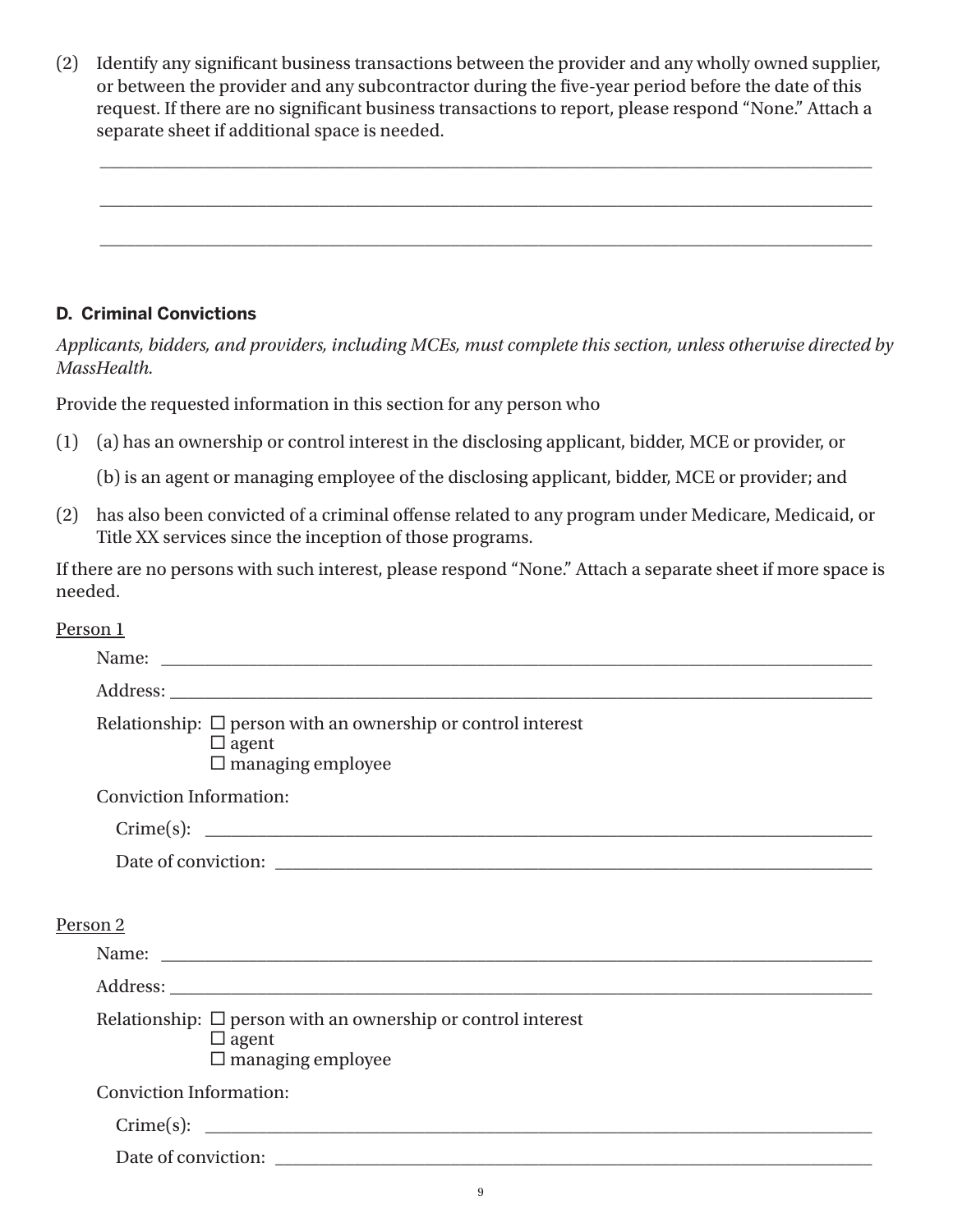## **E. Relationships to Excluded, Penalized, or Convicted Persons in accordance with 42 CFR §1002.3**

*All bidders, applicants, providers, including MCEs, must complete this section, unless otherwise directed by MassHealth.* 

(1) For purposes of section E only, the following terms are as defined in 42 CFR §1001.1001:

**Agent** means any person who has express or implied authority to obligate or act on behalf of an entity.

**Immediate family member** means, a person's husband or wife; natural or adoptive parent; child or sibling; stepparent, stepchild, stepbrother or stepsister; father-, mother-, daughter-, son-, brother- or sister-in-law; grandparent or grandchild; or spouse of a grandparent or grandchild.

**Indirect ownership interest** includes an ownership interest through any other entities that ultimately have an ownership interest in the entity in issue. (For example, an individual has a 10 percent ownership interest in the entity at issue if he or she has a 20 percent ownership interest in a corporation that wholly owns a subsidiary that is a 50 percent owner of the entity in issue.)

**Member of household** means, with respect to a person, any individual with whom they are sharing a common abode as part of a single family unit, including domestic employees and others who live together as a family unit. A roomer or boarder is not considered a member of household.

**Ownership** interest means an interest in:

- (a) The capital, the stock or the profits of the entity, or
- (b) Any mortgage, deed, trust or note, or other obligation secured in whole or in part by the property or assets of the entity.
- (2) (a) Please identify, and provide the requested information in this section regarding any person who:
	- (i) has been convicted of a criminal offense as described in sections  $1128(a)$  and  $1128(b)(1)$ , (2), or (3) of the Social Security Act;
	- (ii) has had civil money penalties or assessments imposed under section 1128A of the Social Security Act; or
	- (iii) has been excluded from participation in Medicare or any of the state health care programs, **and**
	- (b) who also has one or more of the following relationships to the disclosing bidder, applicant, MCE, or other provider:
		- (i) has a direct or indirect ownership interest (or any combination thereof) of five percent or more in the entity;
		- (ii) is the owner of a whole or part interest in any mortgage, deed of trust, note, or other obligation secured (in whole or in part) by the entity or any of the property assets thereof, in which whole or part interest is equal to or exceeds five percent of the total property and assets of the entity;
		- (iii) is an officer or director of the entity, if the entity is organized as a corporation;
		- (iv) is partner in the entity, if the entity is organized as a partnership;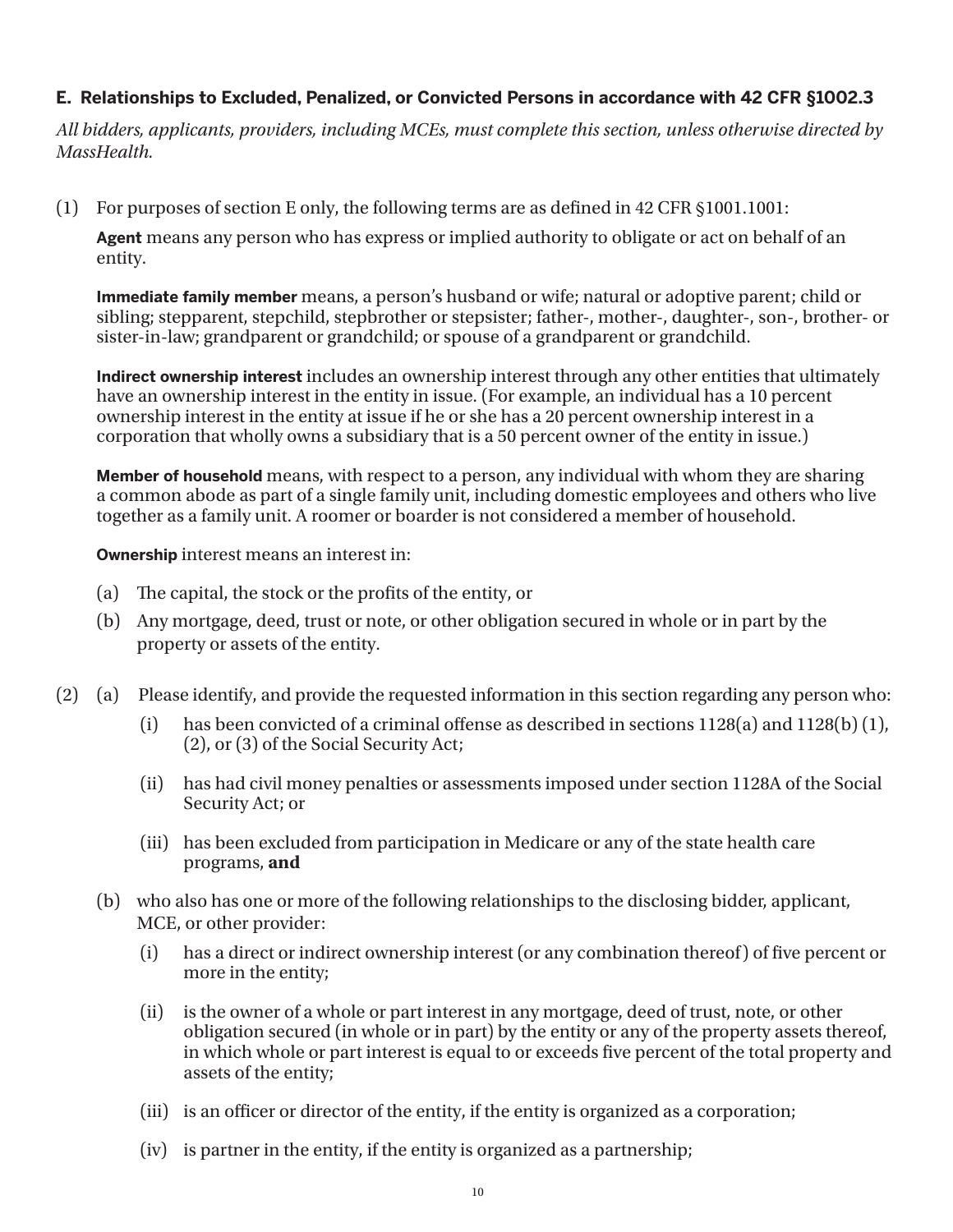- (v) is an agent of the entity;
- (vi) is a managing employee, that is, an individual (including a general manager, business manager, administrator, or director) who exercises operational or managerial control over the entity or part thereof, or directly or indirectly conducts the day-to-day operations of the entity or part thereof; or
- (vii) was formerly described in subparagraphs (i) through (vi), immediately above, but is no longer so described because of a transfer of ownership or control interest to an immediate family member or a member of the person's household as defined in this section, in anticipation of or following a conviction, assessment of a civil monetary penalty, or imposition of an exclusion.

If there are no persons with such interest, please respond "None." Attach a separate sheet if more space is needed.

| Person 1                                                                                                                                                                                                                                                                                                                                                                                                                                                                                                                                                                                               |  |
|--------------------------------------------------------------------------------------------------------------------------------------------------------------------------------------------------------------------------------------------------------------------------------------------------------------------------------------------------------------------------------------------------------------------------------------------------------------------------------------------------------------------------------------------------------------------------------------------------------|--|
|                                                                                                                                                                                                                                                                                                                                                                                                                                                                                                                                                                                                        |  |
|                                                                                                                                                                                                                                                                                                                                                                                                                                                                                                                                                                                                        |  |
| $\begin{tabular}{l} Relationship: \begin{tabular}{ll} \textbf{\textcolor{blue}{\bf \textcolor{blue}{\bf \textcolor{blue}{\bf \textcolor{blue}{\bf \textcolor{blue}{\bf \textcolor{blue}{\bf \textcolor{blue}{\bf \textcolor{blue}{\bf \textcolor{blue}{\bf \textcolor{blue}{\bf \textcolor{blue}{\bf \textcolor{blue}{\bf \textcolor{blue}{\bf \textcolor{blue}{\bf \textcolor{blue}{\bf \textcolor{blue}{\bf \textcolor{blue}{\bf \textcolor{blue}{\bf \textcolor{blue}{\bf \textcolor{blue}{\bf \textcolor{blue}{\bf \textcolor{blue}{\bf \textcolor{blue}{\bf \textcolor{blue}{\bf \textcolor{blue$ |  |
| <b>Conviction Information:</b>                                                                                                                                                                                                                                                                                                                                                                                                                                                                                                                                                                         |  |
|                                                                                                                                                                                                                                                                                                                                                                                                                                                                                                                                                                                                        |  |
|                                                                                                                                                                                                                                                                                                                                                                                                                                                                                                                                                                                                        |  |
| $\hfill\Box\;$ Penalty or Assessment Information:                                                                                                                                                                                                                                                                                                                                                                                                                                                                                                                                                      |  |
|                                                                                                                                                                                                                                                                                                                                                                                                                                                                                                                                                                                                        |  |
|                                                                                                                                                                                                                                                                                                                                                                                                                                                                                                                                                                                                        |  |
| <b>Exclusion Information (Medicare):</b>                                                                                                                                                                                                                                                                                                                                                                                                                                                                                                                                                               |  |
|                                                                                                                                                                                                                                                                                                                                                                                                                                                                                                                                                                                                        |  |
|                                                                                                                                                                                                                                                                                                                                                                                                                                                                                                                                                                                                        |  |
| Exclusion Information (state health care program):                                                                                                                                                                                                                                                                                                                                                                                                                                                                                                                                                     |  |
|                                                                                                                                                                                                                                                                                                                                                                                                                                                                                                                                                                                                        |  |
| Reason(s): $\qquad \qquad$                                                                                                                                                                                                                                                                                                                                                                                                                                                                                                                                                                             |  |
|                                                                                                                                                                                                                                                                                                                                                                                                                                                                                                                                                                                                        |  |